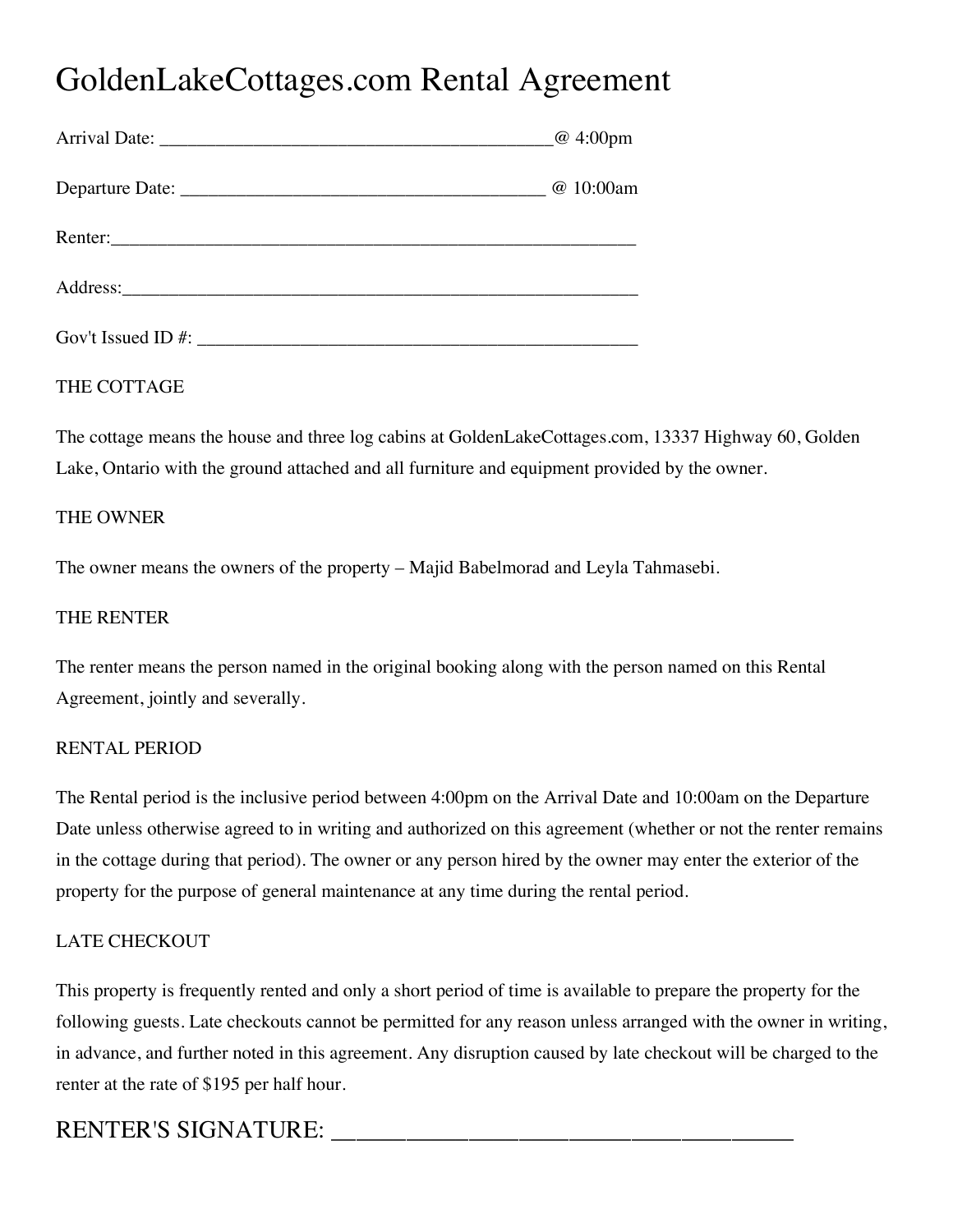# GoldenLakeCottages.com Rental Agreement (page 2 of 8)

# RENTAL AMOUNT

The rental amount is the sum specified as the Total Rental Fee in the Booking form or such other sum as may be subsequently mutually agreed.

# RESERVATION PAYMENT SCHEDULE

Payment in full is required 45 days prior to your arrival date and shall not be refundable unless cancellation of the rental is due to fault on the owners' part.

### GENERAL CONDITION

It is a condition of booking that these terms and conditions and the further conditions set out in the Booking form are all accepted by the renter and all persons who occupy or are invited into the cottage during the rental period.

#### SECURITY DEPOSIT

A credit card security deposit to be negotiated is required in full at least 45 days prior to arrival. The funds will be refunded within 7-10 business days after the renter's departure unless there is a claim by the owner.

#### OWNER'S FAILURE

Should the owner fail to make the cottage available to the renter as contracted a full repayment will be made to the renter, of the amount of rent the Renter has already paid. In such cases the renter may not exercise any right to obtain pecuniary damages and the repayment will be in full settlement of all sums due.

#### EARLY DEPARTURE

Any early departure on behalf of the Renter during their stay for any reason whatsoever will not give rise to any repayment from the owner.

#### SERVICE FAILURE

A power cut is not an unusual occurrence in the country. The owner has no control over such events and is not responsible for any inconvenience or loss of enjoyment of the property by the renter. Furthermore the owner will not be obligated to reduce the rental fee or compensate the renter in any way.

# RENTER'S SIGNATURE: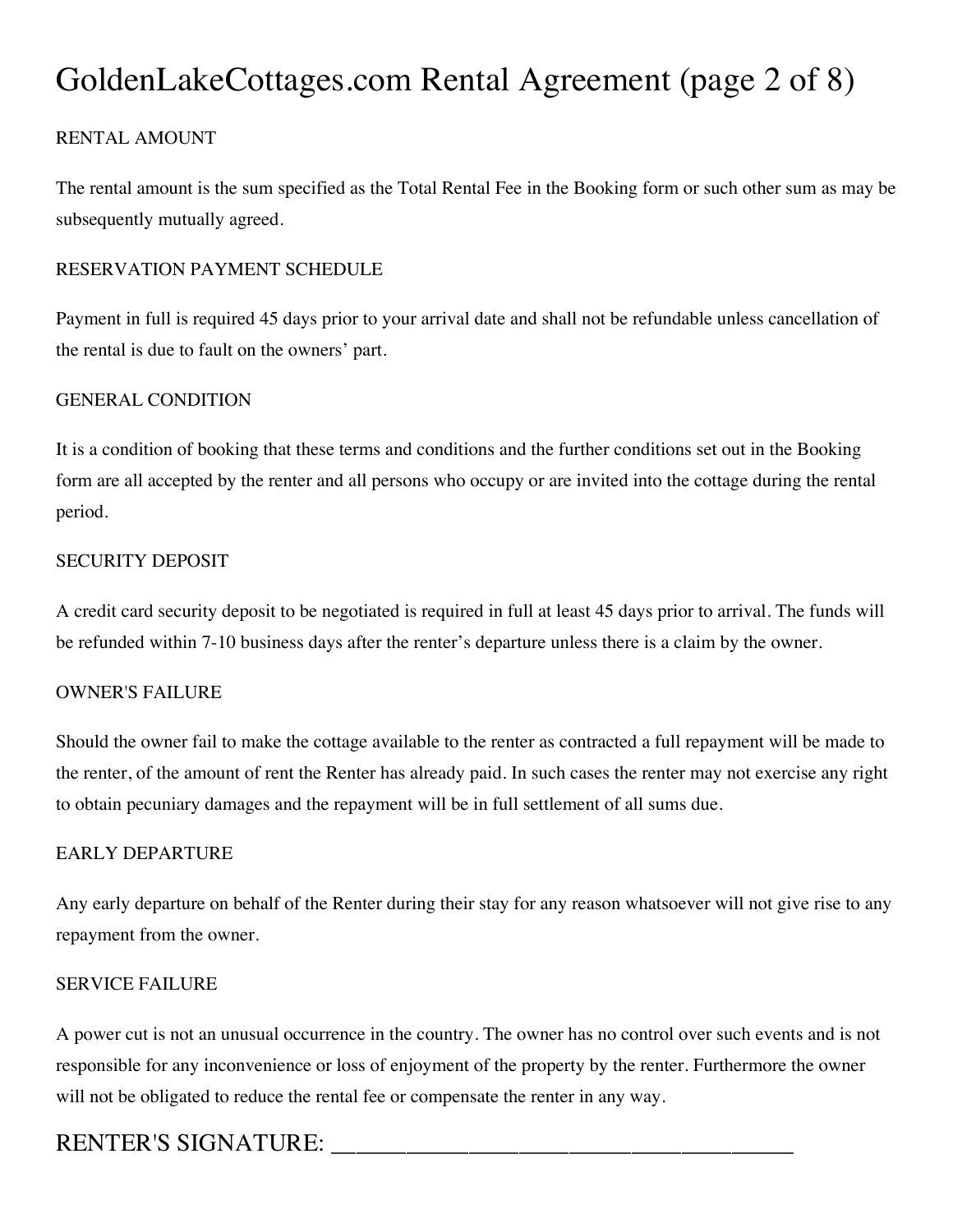# GoldenLakeCottages.com Rental Agreement (page 3 of 8)

### REPAIRS & MAINTENANCE

Repair and replacement will take place as soon as it is reasonably possible. The owner will not be responsible nor liable to the renter for any temporary defect or stoppages in supply of public services to the property or for any other loss, damage or injury from adverse weather conditions or for any losses due to, riot , war, strikes or other acts of god or other circumstances beyond the control of the owner.

#### DAMAGE OR LOSS

The Tenant agrees to be responsible for any and all damages or loss to the owners property howsoever caused, be same innocent, negligent or wilful and whether caused by the Tenant(s), any one of them or any person on the Rented Premises. The Tenant(s) further agrees to notify the Landlord immediately upon the Tenant(s) becoming aware of any damage. The cost of repairing any damage or replacing any missing or damaged items and the amount of any outstanding bills will initially be deducted from the renter's security deposit. The renter shall be responsible for any deficiency between the security deposit and the actual amount required to repair the damage. The owner or owner's agent is responsible for checking the cottage between rentals.

#### **TELEPHONE**

There is no telephone installed at the cottage but there is cell phone reception in the area.

#### WiFi & SATELLITE

WiFi and Satellite TV is provided on the property free of charge. Bell is the provider of both services.

#### ELECTRICITY CHARGES

The electricity required to reasonably heat, cool and light the cottage and for reasonable cooking during the rental period is included in the rental amount. Any gross or careless overuse of electricity by the renter will be charged to and paid by the renter.

# RENTER'S SIGNATURE: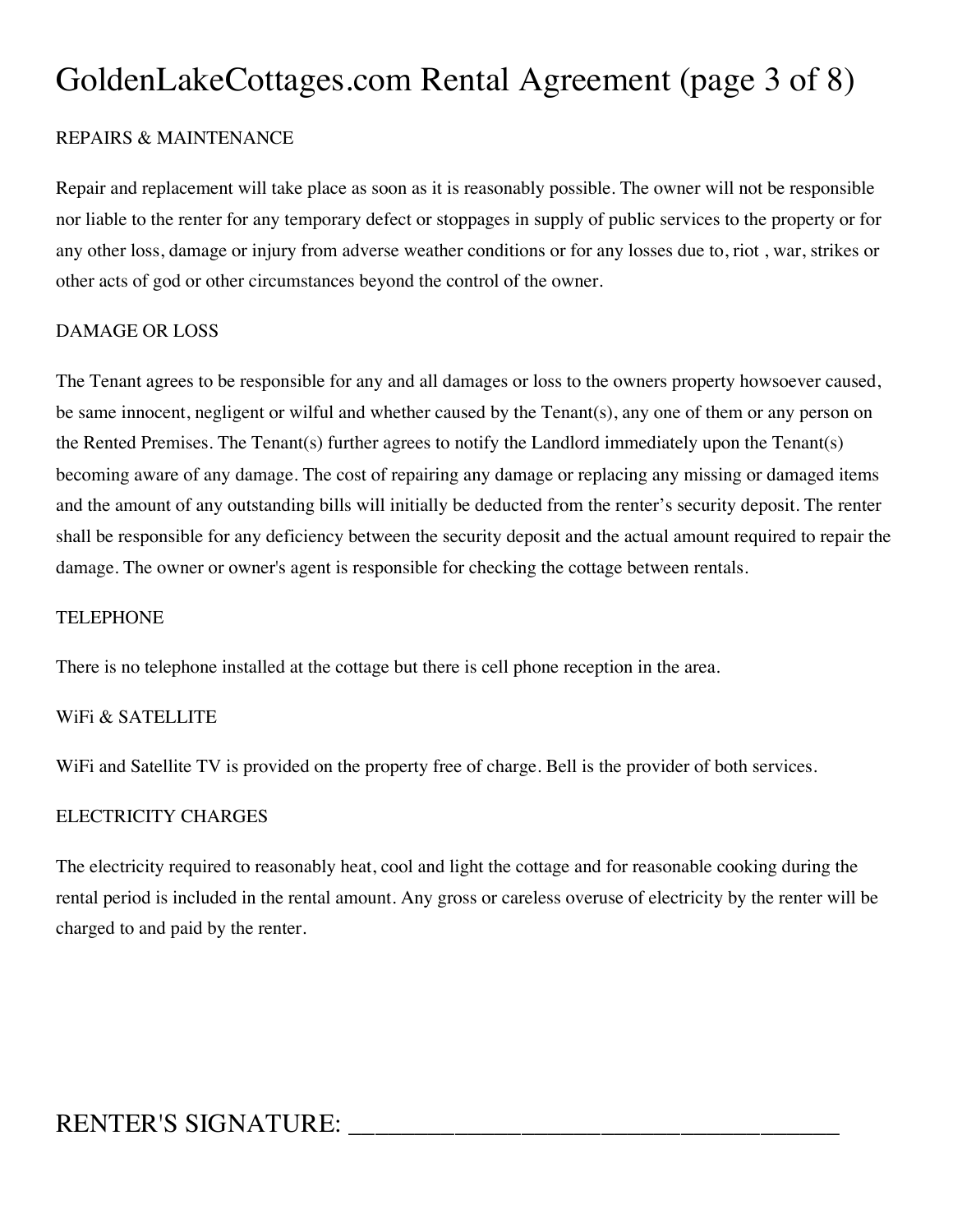# GoldenLakeCottages.com Rental Agreement (page 4 of 8)

### USE AND CARE

The Renter undertakes to use the furniture and objects forming part of the cottage for their intended purpose only and to keep them in the part of the cottage where they are situated and not to relocate them or remove them from the cottage. The furniture and other objects in the cottage must only undergo the wear and tear due to the normal use for which they are intended. Any furniture or objects, at the expiry of the rental agreement, that are missing or damages other than normal wear and tear, shall be paid for or replaced by the renter with the owner's agreement. Such provision also applies to damage beyond wear and tear to wallpaper, curtains and to the property generally including: the value of missing, broken or cracked objects the price of washing or cleaning carpets, blankets, mattresses, bed linen etc. which are stained or dirty beyond normal wear and tear.

#### CLEANING / GARBAGE

The Renters are expected to leave the cottage in the same condition that it was in, upon their arrival, and are responsible for the cleaning of the cottage before they leave and removing their own garbage and recycling. There will be a charge of \$25/bag for garbage and recycling left at the cottage. A basic cleaning fee has already been paid by the renter, however an additional cleaning fee of \$200 will be charged if the property is not left in the condition it was found. Cleaning supplies are provided.

#### NO SUB-LETTING

The renter may not, under any circumstances, sub-let or transfer their rights from the present agreement without the owner's express agreement: The renter shall use the rented premises for vacation residential purposes only.

#### URGENT WORK

The Renter shall allow any urgent or important work to be performed to the cottage which may be required to maintain the cottage in good condition, without being entitled to claim any compensation.

#### RENTER'S OBLIGATIONS

In the case of the premises being rented without having first being seen the renter does not hold the right for any damages or reduction of the rental amount if the cottage does not correspond to their impression of it. (Note – most renters say the cottage is even better than the pictures on the website suggest)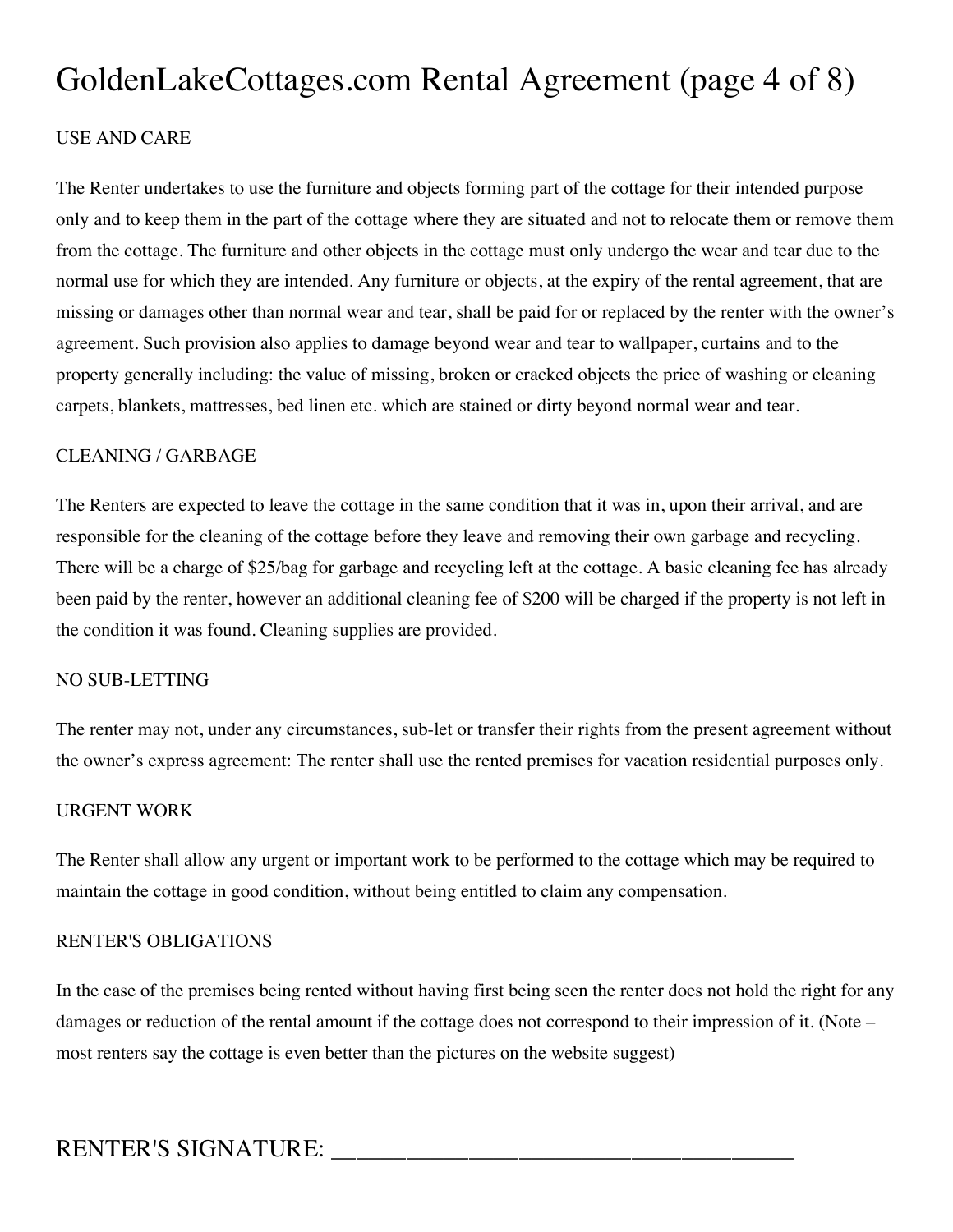# GoldenLakeCottages.com Rental Agreement (page 5 of 8)

# LIABILITY WAIVER

The Tenant(s) agrees that the Landlord shall not be liable for any loss, injury or damage to persons or property, loss of enjoyment, whether direct or consequential, resulting from such being on or about the Rented Premises whether caused by fire, smoke, theft, burglary, conditions due to the weather such as ice on the grounds, or for any cause whatsoever. The Tenant(s) further agrees that their use of the Rental Premises is at their sole risk. IT IS THEREFORE IMPERATIVE THAT EACH TENANT CARRY ADEQUATE PERSONAL LIABILITY AND PROPERTY INSURANCE.

# USE OF GROUNDS

The Renter, his/her family and guests shall use the lawns, gardens, walks, firepit, beach, and deck within the area owned by the Landlord in a quiet and proper manner and with due regard to the comfort and convenience of neighbours, and shall desist from any course of conduct considered objectionable by the Owner or any agent of the Owner upon being requested to do so, and shall not damage in any way the grass, sand, shrubs, flowers, trees, and landscaping on the said grounds. There are underground electrical, plumbing, and septic line – please do NOT dig or puncture the ground in any way.

#### **SMOKING**

NO SMOKING is allowed inside the home, in the cabins, or anywhere on the sand beach area. You are able to smoke outside and at least 15 feet away from any building. Do not throw cigarette butts on the ground, sand or in the water. The Landlord shall ensure that there is a functional smoke detectors installed in the Rented Premises at the time the Tenant takes possession of the unit. A Tenant who disables a smoke detector is subject to a fine under the Ontario Fire Code Article 6.3.3.4.

#### BLOCKAGES

The Renter shall shall not place in the washbasins, baths, toilets, sinks, wash tubs etc any objects likely to block the pipes or septic, otherwise they will bear the costs for putting such apparatus back into service. This includes, but is not limited to hair, sanitary napkins, paper towels, and an excessive amount of toilet paper.

| <b>RENTER'S SIGNATURE:</b> |
|----------------------------|
|----------------------------|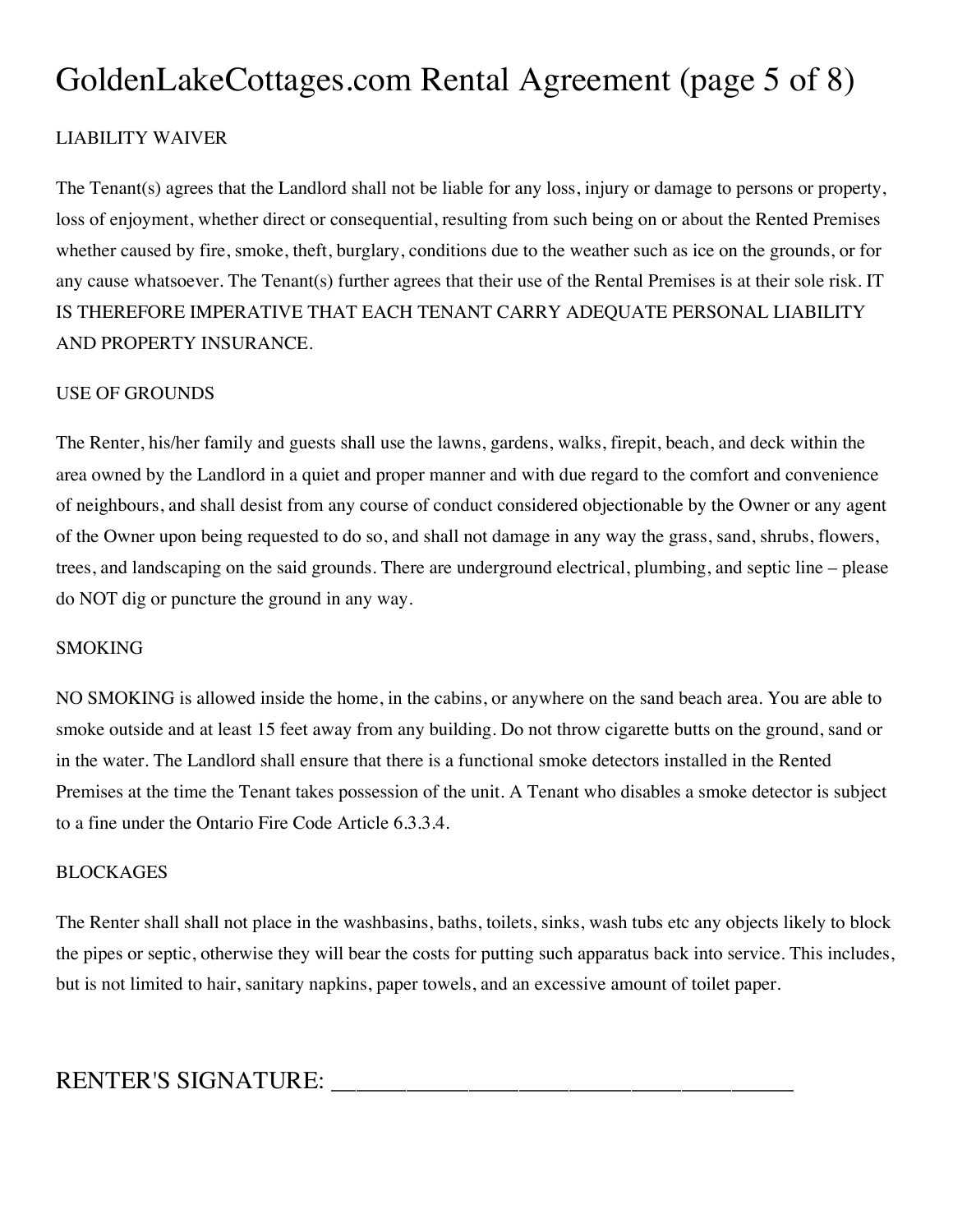# GoldenLakeCottages.com Rental Agreement (page 6 of 8)

# **KEYS**

If the Renter loses the cottage keys or leaves the property at the end of their stay without returning the keys to the property to the owner the Renter will be liable to pay the costs of changing the locks with emergency service.

### MAXIMUM OCCUPANCY

Due to safety and health concerns the maximum capacity of the Home is 12 persons, Cabin #1 is 3 persons, Cabin #2 is 3 persons, and Cabin #3 is 2 persons. The property shall not on any account be occupied by a higher number of persons. No guests on the property at any given time can exceed the maximum occupancy.

### **PETS**

Non shedding dogs less than 20lbs are allowed to stay in the house. Shedding dogs and dogs over 20lbs will be required to stay outside or in a cabin. The Renter is liable for all damage caused by a pet to the cottage. No other pet types are permitted at the cottage. Failure to abide by this rule will result in termination of the contract. The rental payment will remain the owner's final property and the renter will be asked to vacate the premises.

#### **NEIGHBOURS**

It is important to respect our neighbours privacy and quiet enjoyment of their properties. Sound travels easily across the water. Please avoid any loud screaming, yelling crying and loud music.

#### PRIVACY POLICY

All information collected by the owner is for essential contractual payment and screening purposes. And will only be collected, used and disclosed as required for those purposes. You may be notified in the future only in relation to the cottage.

#### SURVEILLANCE

The exterior of this property is under video surveillance.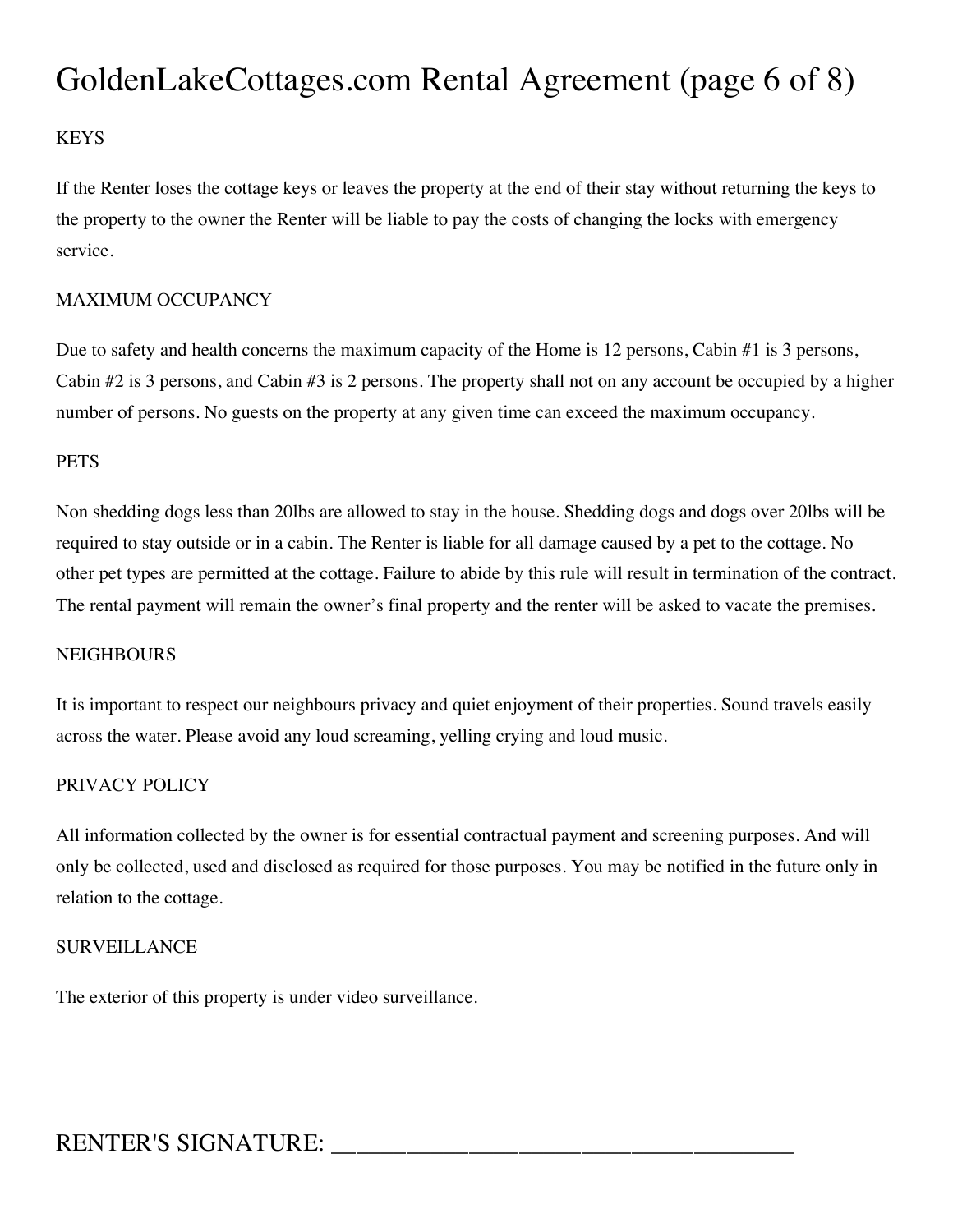# GoldenLakeCottages.com Rental Agreement (page 7 of 8)

# **SAFETY**

The Renter agrees to take reasonable precautions in our use of the Property and the Cottage. The Renter agrees that they are responsible for their own safety and that of their family, friends, guests and invitees. The Renter acknowledges and agrees that the use of the lake is not supervised by any lifeguards or other such person and therefore any use of the lake or area by the Renter, guests or invitees is at their own risk. The Renter acknowledge that they are responsible for ensuring all watersport regulations are observed, for having required safety equipment when required, and for complying with operator competency and licensing requirements. The Renters shall not permit anyone to swim, nor to operate any watercraft while they are impaired by alcohol or drugs.

#### CONSEQUENTIAL DAMAGES

The "Owners" will not be liable for any consequential damages, loss or expense arising out of or in connection with the use of the rental property or the inability to use the rental property for any purpose whatsoever. The Owners maximum liability for all damages, losses and causes of action, whether in contract, tort or otherwise, shall not in any case exceed in aggregate the contract price for the rental.

#### ENTIRE AGREEMENT

The Booking form, these terms and conditions and the owner's acceptance of the booking constitute the entire agreement between the owner and the Renter. Any amendments to the contract must be made in writing and signed by both parties. Please adhere to any special conditions for the cottage: Please do not ask us to make exceptions. The renter warrants that they have read the attached Booking Form, which is hereby ratified and confirmed.

#### INDEMNIFICATION

The Renters undertake to indemnify and hold the "Owners" and the rental property owner harmless against any and all loss, injury, claims, causes of action, demands and/or costs and expenses that may be incurred by the Renters or anyone on or using the cottage or its' property in relation to the cottage rental.

| <b>RENTER'S SIGNATURE:</b> |
|----------------------------|
|----------------------------|